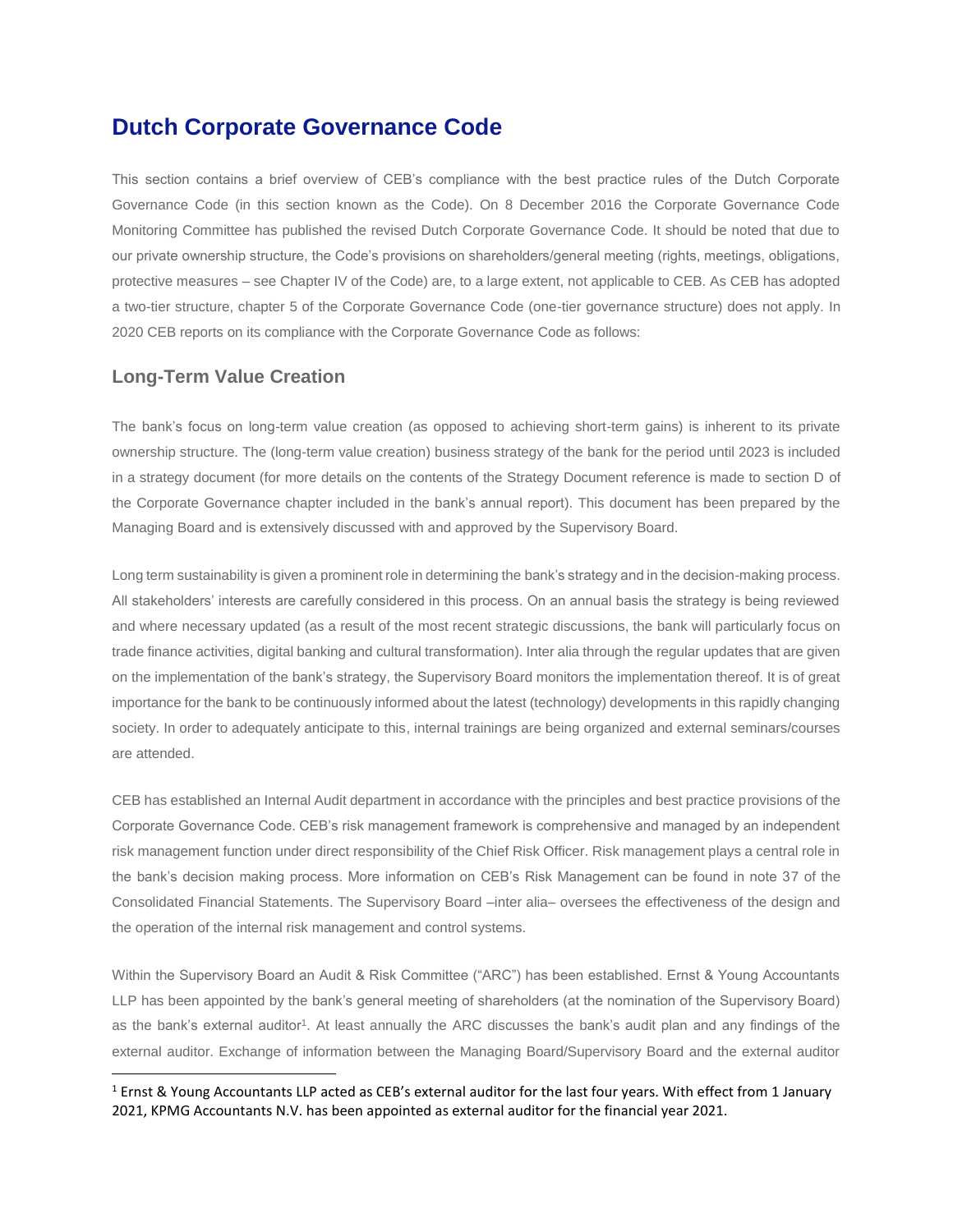takes places in meetings of the ARC, in meetings between the Managing Board and the external auditor, but also outside these meetings there is regular contact with the bank's external auditor to share information and discuss specific topics in more detail.

#### **Effective Management and Supervision**

The current composition of the Supervisory Board and Managing Board is very well balanced inter alia taking into account the specific knowledge and experience of each of the members. Currently, the Supervisory Board has six members and the Managing Board has four members. Considering the size and nature of the bank such number is deemed sufficient to properly perform their tasks. The independence of the Supervisory Board is not fully compliant with best practice provision 2.1.7 as half of the members is independent. However, the current composition of the Supervisory Board is in line with DNB's requirements in respect of independence. At this moment, except for one female Supervisory Board member, all members of the Supervisory Board and Managing Board are male. The Supervisory Board is aiming to appoint another female board member before 2022. Upon appointment of this board member, one of third of the Supervisory Board will consist of female board members.

The bank has adopted a diversity and inclusion policy. The main goal of the policy is to promote diversity and inclusion in the workplace as drivers for innovation, growth and better balanced decisions. The policy covers amongst others diversity/inclusion in the following areas: educational and professional background, gender composition, nationality composition and geographical provenance and age and seniority. The policy is being implemented through the bank's recruitment policy, education of the bank's staff and keeping board members (and staff) informed on diversity and inclusion trends, practices and achievements. The main item for improvement reflected in the bank's diversity and inclusion policy remains having a more balanced gender split amongst CEB's staff. At consolidated level of the banking group the male-female ratio is very well-balanced. However, at entity level in the different countries there is some room for further improvement. This is an agenda item for the management and discussions are ongoing.

The composition of the bank's Supervisory Board and Managing Board can be improved in terms ofmale/female ratio. In the past years the bank maintained, as much as possible, the current composition of its Supervisory Board and Managing Board in order to keep up with the rapidly changing environment and the subsequent effect thereof on the bank's business plans. In order to be, by January 2022, more in line with the statutory targets for male and female members in the Managing Board and Supervisory Board, the aim is to appoint female candidates in case of new appointments to these boards and/or in case of replacements of current members. In addition, the bank adopted a diversity policy to have a more balanced gender split amongst CEB's staff and its boards. As mentioned hereinabove, the Supervisory Board aims to appoint another female board member before 2022, which will bring the male/female ratio to two third vs one third, respectively. In the past years, no new appointments were made to the Managing Board (on the contrary, the number of Managing Board members was reduced from 6 (in 2018) to 4 (in 2019/2020). In line with the statements made hereinabove, in case of new appointments to or replacements of current members of the Managing Board it is the intention to appoint a female candidate.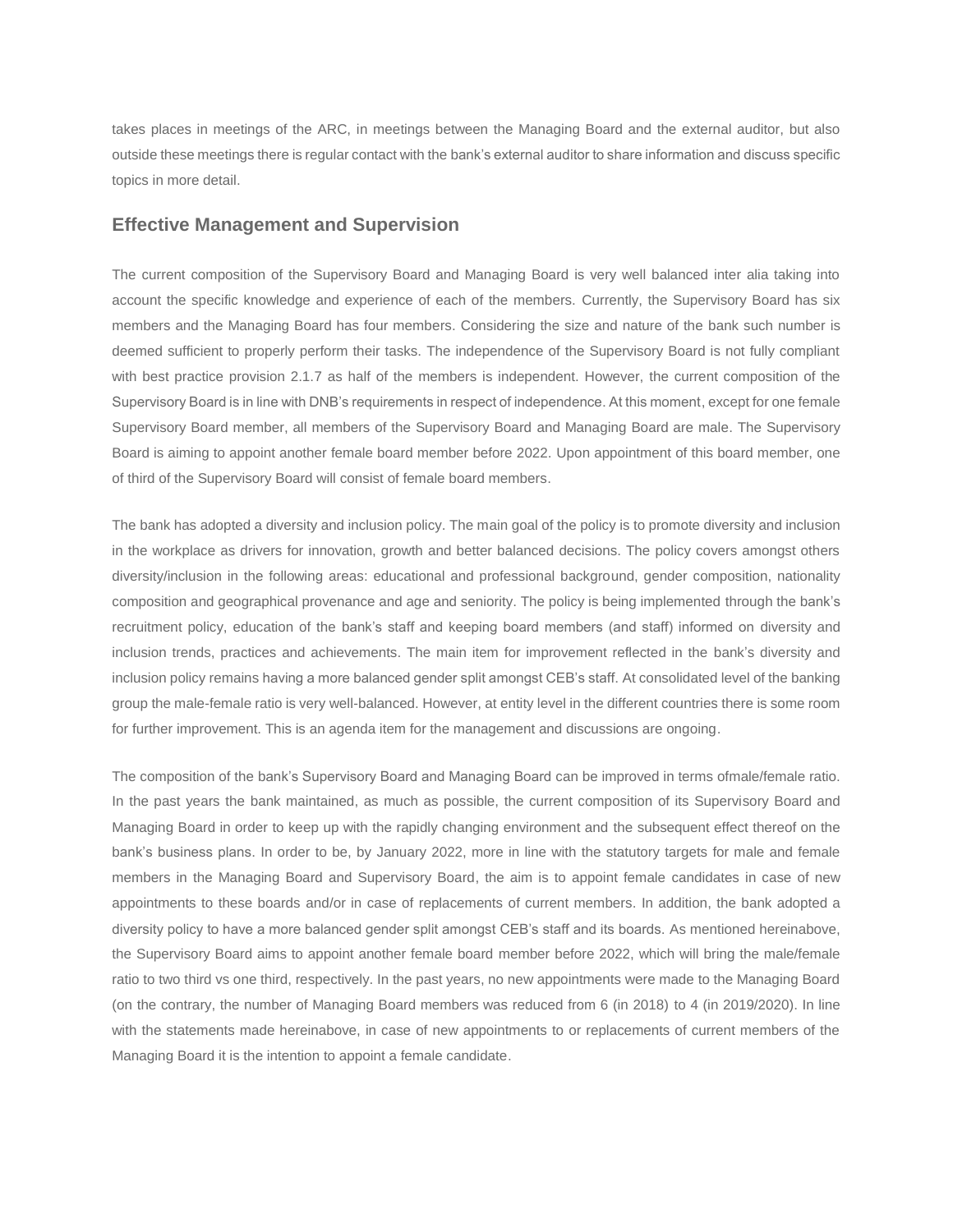The rules to be observed and procedures to be followed in case of appointment and reappointment of Supervisory Board and Managing Board members are set out in the bank's internal policies/charters (such as the 'Recruitment and Selection policy for the Supervisory Board and Managing Board'). A succession planning document for the bank's senior management has been prepared. This document has taken the rationale of the diversity policy into account. Annually the functioning of the Managing Board and Supervisory Board and its individual members is being evaluated.For the organization of the Supervisory Board reference is made to relevant paragraphs of the Supervisory Board Report as included in the bank's annual report. The diverse composition of the Supervisory Board and Managing Board in terms of age, background and expertise enables balanced decision-making by these bodies corporate. The high level of transparency between the Supervisory Board and Managing Board also contributes to effective and balanced decision-making. The Supervisory Board's sub-committees also support the balanced decision-making. The respective interests of the bank's main stakeholders (being CEB's customers, employees and business partners, the shareholders, regulators as well as society) are taken into consideration in the decision-making process. The Supervisory Board and Managing Board members annually discuss other (board) positions held by the board members. In order to promote and create the desired culture aimed at long term value creation, upon employment the bank's employees participate in an induction program during which they are trained on the bank's core values, its main policies/regulations (including the bank's code of conduct and the staff handbook) and the bank's culture.

For all employees CEB organizes regular thematic awareness trainings and during quarterly staff events the (desired) culture within the bank is highlighted and discussed. In 2017 the bank's senior management attended a training program on culture and core values. As part of the training program new core values have been developed (these are dynamism, diversity and expertise). The initial roll-out of the new core values has taken place in 2018 and in 2019 the core values have been further embedded in the bank's organization.

Another way to promote a culture aimed at long term value creation is the bank's remuneration policy (see herein below and section F of the Corporate Governance chapter included in the bank's annual report). To enable the bank's employees to report and to deal with reporting of misconduct or actual or suspected irregularities within the bank an internal alert system (whistle blower policy) has been established. This policy describes amongst others the purpose of the internal alert system, usage of the internal alert system, anonymous reporting, confidentiality and external whistleblowing procedures. In case of (material) misconduct or irregularities the Supervisory Board is informed. Through the Compliance Oversight Committee, the Supervisory Board monitors the operation of the internal alert system, how is dealt with signs of misconduct or irregularities and in case of misconduct or irregularities how adequate follow-up of any recommendations for remedial actions is performed. The bank has established different policies and procedures to manage and prevent conflicts of interests (these include a Conflicts of Interests Handling policy and a Related Party Transactions policy). For more information on the handling of potential conflicts of interests reference is made to section E of the Corporate Governance chapter included in the bank's annual report.